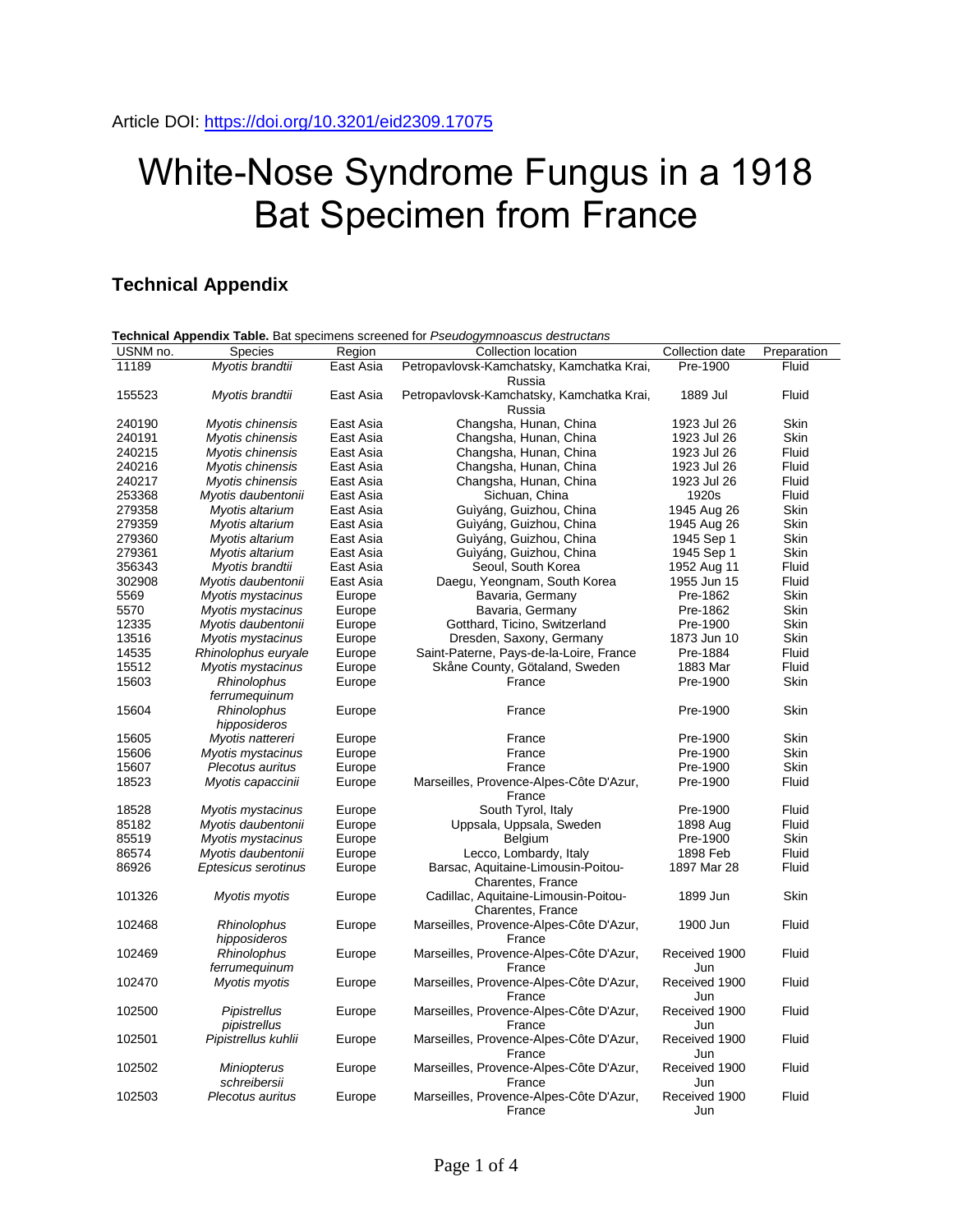| USNM no. | Species             | Region | Collection location                         | Collection date | Preparation |
|----------|---------------------|--------|---------------------------------------------|-----------------|-------------|
| 113855   | Myotis myotis       | Europe | Tagerwilen, Thurgau, Switzerland            | 1900 Jun 9      | Fluid       |
| 113858   | Myotis myotis       | Europe | Tagerwilen, Thurgau, Switzerland            | 1900 Jun 9      | Fluid       |
| 113861   | Myotis myotis       | Europe | Tagerwilen, Thurgau, Switzerland            | 1900 Jun 9      | Fluid       |
| 113866   | Myotis nattereri    | Europe | Thurgau, Switzerland                        | 1900 Jun 9      | Fluid       |
| 113868   | Myotis nattereri    | Europe | Thurgau, Switzerland                        | 1900 Jun 9      | Fluid       |
| 120994   | Myotis myotis       | Europe | Lipová, Ústi nad Labem, Czech Republic      | 1902 Sep 24     | Skin        |
| 120995   | Myotis myotis       | Europe | Lipová, Ústi nad Labem, Czech Republic      | 1902 Sep 24     | Skin        |
| 120998   | Myotis nattereri    | Europe | Moritzburg, Saxony, Germany                 | 1902 Nov 5      | Skin        |
| 120999   | Myotis nattereri    | Europe | Moritzburg, Saxony, Germany                 | 1902 Nov 5      | Skin        |
| 121000   | Myotis nattereri    | Europe | Moritzburg, Saxony, Germany                 | 1902 Nov 5      | Skin        |
| 121191   | Myotis myotis       | Europe | Andermatt, Uri, Switzerland                 | 1902 Aug 20     | Skin        |
| 152524   | Rhinolophus         | Europe | Dions, Languedoc-Rousillon-Midi-Pyrénées,   | 1907 Oct 10     | Skin        |
|          | ferrumequinum       |        | France                                      |                 |             |
| 152525   | <b>Rhinolophus</b>  | Europe | Troubate, Pyrenees, France                  | 1900 Jan 14     | Skin        |
|          | ferrumequinum       |        |                                             |                 |             |
| 152526   | Rhinolophus         | Europe | Troubate, Pyrenees, France                  | 900 Jan 20      | Skin        |
|          | ferrumequinum       |        |                                             |                 |             |
| 152528   | Rhinolophus         | Europe | Dions, Languedoc-Rousillon-Midi-Pyrénées,   | 1907 Oct 11     | Skin        |
|          | hipposideros        |        | France                                      |                 |             |
| 152529   | Rhinolophus         | Europe | Dions, Languedoc-Rousillon-Midi-Pyrénées,   | 1907 Oct 11     | Skin        |
|          | hipposideros        |        | France                                      |                 |             |
|          |                     |        | Grotte de Meounes, Provence-Alpes-Côte      |                 |             |
| 152533   | Rhinolophus euryale | Europe |                                             | 1908 Jan        | Fluid       |
|          |                     |        | D'Azur, France                              |                 |             |
| 152534   | Rhinolophus euryale | Europe | Grotte de Meounes, Provence-Alpes-Côte      | 1908 Jan        | Fluid       |
|          |                     |        | D'Azur, France                              |                 |             |
| 152535   | Rhinolophus euryale | Europe | Grotte de Meounes, Provence-Alpes-Côte      | 1908 Jan        | Fluid       |
|          |                     |        | D'Azur, France                              |                 |             |
| 152539   | Myotis daubentonii  | Europe | Uppsala, Uppsala, Sweden                    | 1895 May 21     | Skin        |
| 152556   | Pipistrellus        | Europe | Santo Domingo de Silos, Castile and León,   | Pre-1910        | Fluid       |
|          | pipistrellus        |        | Spain                                       |                 |             |
| 152600   | <b>Miniopterus</b>  | Europe | Dions, Languedoc-Rousillon-Midi-Pyrénées,   | 1907 Oct 10     | Skin        |
|          | schreibersii        |        | France                                      |                 |             |
| 152601   | <b>Miniopterus</b>  | Europe | Dions, Languedoc-Rousillon-Midi-Pyrénées,   | 1907 Oct 10     | Skin        |
|          | schreibersii        |        | France                                      |                 |             |
| 152602   | <b>Miniopterus</b>  | Europe | Dions, Languedoc-Rousillon-Midi-Pyrénées,   | 1907 Oct 10     | Skin        |
|          | schreibersii        |        | France                                      |                 |             |
| 152603   | <b>Miniopterus</b>  | Europe | Dions, Languedoc-Rousillon-Midi-Pyrénées,   | 1907 Oct 10     | Skin        |
|          | schreibersii        |        | France                                      |                 |             |
| 152604   | <b>Miniopterus</b>  | Europe | Dions, Languedoc-Rousillon-Midi-Pyrénées,   | 1907 Oct 10     | Skin        |
|          | schreibersii        |        | France                                      |                 |             |
| 152605   | <b>Miniopterus</b>  | Europe | Dions, Languedoc-Rousillon-Midi-Pyrénées,   | 1907 Oct 10     | Skin        |
|          | schreibersii        |        | France                                      |                 |             |
| 152606   | Miniopterus         | Europe | Dions, Languedoc-Rousillon-Midi-Pyrénées,   | 1907 Oct 10     | Skin        |
|          | schreibersii        |        | France                                      |                 |             |
| 152607   | <b>Miniopterus</b>  | Europe | Dions, Languedoc-Rousillon-Midi-Pyrénées,   | 1907 Oct 10     | Skin        |
|          | schreibersii        |        | France                                      |                 |             |
| 154080   | Myotis bechsteinii  | Europe | Hungary                                     | Pre-1910        | Fluid       |
| 154081   | Myotis bechsteinii  | Europe | Hungary                                     | Pre-1910        | Fluid       |
| 154221   | Rhinolophus         | Europe | Nîmes, Languedoc-Rousillon-Midi-Pyrénées,   | Pre-1910        | Skin        |
|          | ferrumequinum       |        | France                                      |                 |             |
| 154222†  | Rhinolophus euryale | Europe | Gard Department, Languedoc-Rousillon-Midi-  | Pre-1910        | Skin        |
|          |                     |        | Pyrénées, France                            |                 |             |
| 172121   | Rhinolophus         | Europe | Ax-les-Thermes, Languedoc-Rousillon-Midi-   | 1906 Aug 18     | Skin        |
|          | hipposideros        |        | Pyrénées, France                            |                 |             |
|          |                     |        | Near Burgos, Castile and León, Spain        |                 | Skin        |
| 172127   | Myotis oxygnathus   | Europe |                                             | 1906 Oct 3      |             |
| 172128   | Pipistrellus kuhlii | Europe | Saint-Gilles, Languedoc-Rousillon-Midi-     | 1908 May        | Skin        |
|          |                     |        | Pyrénées, France                            |                 |             |
| 172304   | Rhinolophus         | Europe | Ax-les-Thermes, Languedoc-Rousillon-Midi-   | 1906 Oct 18     | Fluid       |
|          | hipposideros        |        | Pyrénées, France                            |                 |             |
| 187431   | Myotis daubentonii  | Europe | Christchurch, Isle of Wight, UK             | Pre-1910        | Fluid       |
| 231169   | Myotis bechsteinii  | Europe | Forêt de Russy, Centre-Val de Loire, France | 1918 May 3      | Skin        |
| 231170*  | Myotis bechsteinii  | Europe | Forêt de Russy, Centre-Val de Loire, France | 1918 May 9      | Skin        |
| 231171   | Myotis bechsteinii  | Europe | Forêt de Russy, Centre-Val de Loire, France | 1918 May 9      | Skin        |
| 260651   | Pipistrellus        | Europe | Madrid, Madrid, Spain                       | 1934 Mar 31     | Skin        |
|          | pipistrellus        |        |                                             |                 |             |
| 260656   | Myotis myotis       | Europe | Riofrío, Castile and León, Spain            | 1933 May 2      | Skin        |
| 260657   | Myotis myotis       | Europe | Riofrío, Castile and León, Spain            | 1933 Feb 5      | Skin        |
| 260659   | Myotis myotis       | Europe | Almadenejos, Castile-La Mancha, Spain       | 1930s           | Fluid       |
| 260660   | Myotis myotis       | Europe | Almadenejos, Castile-La Mancha, Spain       | 1930s           | Fluid       |
|          |                     |        |                                             |                 |             |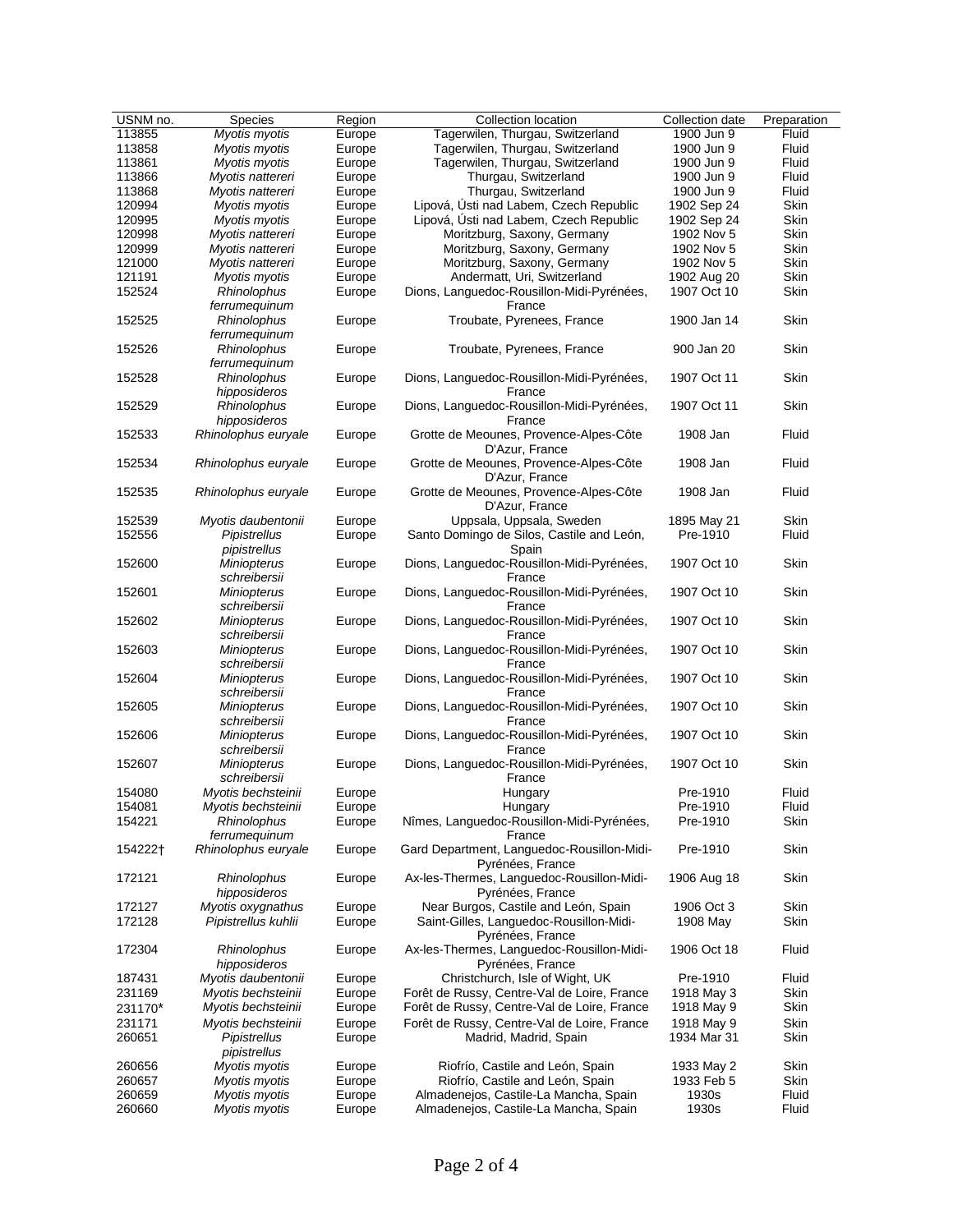| USNM no. | Species                     | Region           | Collection location                                                | Collection date | Preparation |
|----------|-----------------------------|------------------|--------------------------------------------------------------------|-----------------|-------------|
| 260663   | <b>Miniopterus</b>          | Europe           | Pyrénées-Orientales, Languedoc-Rousillon-                          | 1930s           | Fluid       |
|          | schreibersii                |                  | Midi-Pyrénées, France                                              |                 |             |
| 260664   | <b>Miniopterus</b>          | Europe           | Pyrénées-Orientales, Languedoc-Rousillon-                          | 1930s           | Fluid       |
| 260665   | schreibersii<br>Miniopterus | Europe           | Midi-Pyrénées, France<br>Pyrénées-Orientales, Languedoc-Rousillon- | 1930s           | Fluid       |
|          | schreibersii                |                  | Midi-Pyrénées, France                                              |                 |             |
| 260673   | <b>Pipistrellus</b>         | Europe           | Ruidera, Castilla-La Mancha, Spain                                 | 1934 Jul 11     | Fluid       |
|          | pipistrellus                |                  |                                                                    |                 |             |
| 303346   | Plecotus austriacus         | Europe           | Saint-Vaast-la-Hougue, Normandy, France                            | 1956 Aug 21     | Skin        |
| 345233   | Myotis myotis               | Europe           | Augsburg, Bavaria, Germany                                         | 1957 Aug 1      | Fluid       |
| 345234   | Myotis myotis               | Europe           | Augsburg, Bavaria, Germany                                         | 1960 Jul 17     | Fluid       |
| 345235   | Myotis daubentonii          | Europe           | Bavarian Forest, Bodenwöhr, Bavaria,<br>Germany                    | 1959 May 9      | Fluid       |
| 540784   | Myotis mystacinus           | Europe           | "Izbica" Cave, Slovakia                                            | 1961 Feb 12     | Skin        |
| 12337    | Myotis myotis               | Europe           | Gotthard, Ticino, Switzerland                                      | Pre-1900        | Skin        |
| 15513+   | Myotis bechsteinii          | Europe           | Ronnemollo, Sweden                                                 | 1883 Mar 5      | Fluid       |
| 85518    | Myotis mystacinus           | Europe           | Belgium                                                            | Pre-1900        | Skin        |
| 5334     | Myotis lucifugus            | North            | West Point, New York, USA                                          | Pre-1861        | Fluid       |
|          |                             | America          |                                                                    |                 |             |
| 22228    | Myotis sodalis              | North            | Centre County, Pennsylvania, USA                                   | 1892 Feb 7      | Fluid       |
| 71926    |                             | America          |                                                                    | 1884 Jun 9      | Fluid       |
|          | Myotis leibii               | North<br>America | Sing Sing, New York, USA                                           |                 |             |
| 84888    | Myotis septentrionalis      | North            | Markleton, Pennsylvania, USA                                       | 1898 Aug 12     | Skin        |
|          |                             | America          |                                                                    |                 |             |
| 96957    | Myotis septentrionalis      | North            | Wilmington, Massachusetts, USA                                     | 1898 Oct 1      | Skin        |
|          |                             | America          |                                                                    |                 |             |
| 114015   | Myotis septentrionalis      | <b>North</b>     | Plummer's Island, Maryland, USA                                    | 1902 Jun 1      | Skin        |
|          |                             | America          |                                                                    |                 |             |
| 117109   | Myotis septentrionalis      | North            | Plummer's Island, Maryland, USA                                    | 1902 Mar 31     | Skin        |
|          |                             | America          |                                                                    |                 |             |
| 140765   | Myotis septentrionalis      | North            | Peterboro, New York, USA                                           | 1900 Sep 11     | Skin        |
|          |                             | America          |                                                                    |                 |             |
| 187295   | Myotis lucifugus            | North            | Howes Cave, Schoharie County, New York,                            | 1884 Nov 18     | Fluid       |
|          |                             | America          | USA                                                                |                 |             |
| 187300   | Myotis lucifugus            | North            | Howes Cave, Schoharie County, New York,                            | 1884 Nov 18     | Fluid       |
|          |                             | America          | <b>USA</b>                                                         |                 |             |
| 187358   | Myotis lucifugus            | North            | Keene Valley, Essex County, New York, USA                          | 1880 Jul        | Skin        |
|          |                             | America          |                                                                    |                 |             |
| 187853   | Myotis leibii               | North            | Sing Sing, New York, USA                                           | 1881 Jun 29     | Fluid       |
|          |                             | America          |                                                                    |                 |             |
| 205961   | Myotis lucifugus            | North            | Proctor, Vermont, USA                                              | 1915 Jan 11     | Skin        |
|          |                             | America          |                                                                    |                 |             |
| 206577   | Myotis sodalis              | North            | Proctor, Vermont, USA                                              | 1915 Apr 2      | Skin        |
| 206580   | Myotis sodalis              | America<br>North |                                                                    |                 | Skin        |
|          |                             | America          | Proctor, Vermont, USA                                              | 1915 Apr 2      |             |
| 206801   | Myotis lucifugus            | North            | Proctor, Vermont, USA                                              | 1915 May 4      | Skin        |
|          |                             | America          |                                                                    |                 |             |
| 249133   | Myotis grisescens           | North            | Dixon Cave, Mammoth Cave National Park,                            | 1929 Jul 6      | Skin        |
|          |                             | America          | Kentucky, USA                                                      |                 |             |
| 249138   | Myotis leibii               | North            | Crystal Cave, Mammoth Cave National Park,                          | 1929 Aug 22     | Skin        |
|          |                             | America          | Kentucky, USA                                                      |                 |             |
| 249139   | Myotis leibii               | North            | Mammoth Cave National Park, Kentucky,                              | 1929 Aug 22     | Skin        |
|          |                             | America          | USA                                                                |                 |             |
| 252560   | Myotis grisescens           | North            | Marvel Cave, Stone County, Missouri, USA                           | 1927 Sep 27     | Fluid       |
|          |                             | America          |                                                                    |                 |             |
| 268446   | Myotis lucifugus            | North            | Laurel Caverns, Fayette County,                                    | 1938 Oct        | Fluid       |
|          |                             | America          | Pennsylvania, USA                                                  |                 |             |
| 270287   | Myotis lucifugus            | North            | Dulany's Cave, Uniontown, Pennsylvania,                            | 1941 Apr 20     | Skin        |
|          |                             | America          | USA                                                                |                 |             |
| 270288   | Myotis lucifugus            | North            | Dulany's Cave, Uniontown, Pennsylvania,                            | 1941 Apr 20     | Skin        |
|          |                             | America          | USA                                                                |                 |             |
| 270289   | Myotis lucifugus            | North            | Dulany's Cave, Uniontown, Pennsylvania,                            | 1941 Apr 20     | Skin        |
| 282666   | Myotis lucifugus            | America<br>North | USA<br>Pecks Lake, Pike County, Pennsylvania, USA                  | 1947 Jul 25     | Fluid       |
|          |                             | America          |                                                                    |                 |             |
| 282770   | Myotis lucifugus            | North            | Deposit, New York, USA                                             | 1947 Aug 11     | Skin        |
|          |                             | America          |                                                                    |                 |             |